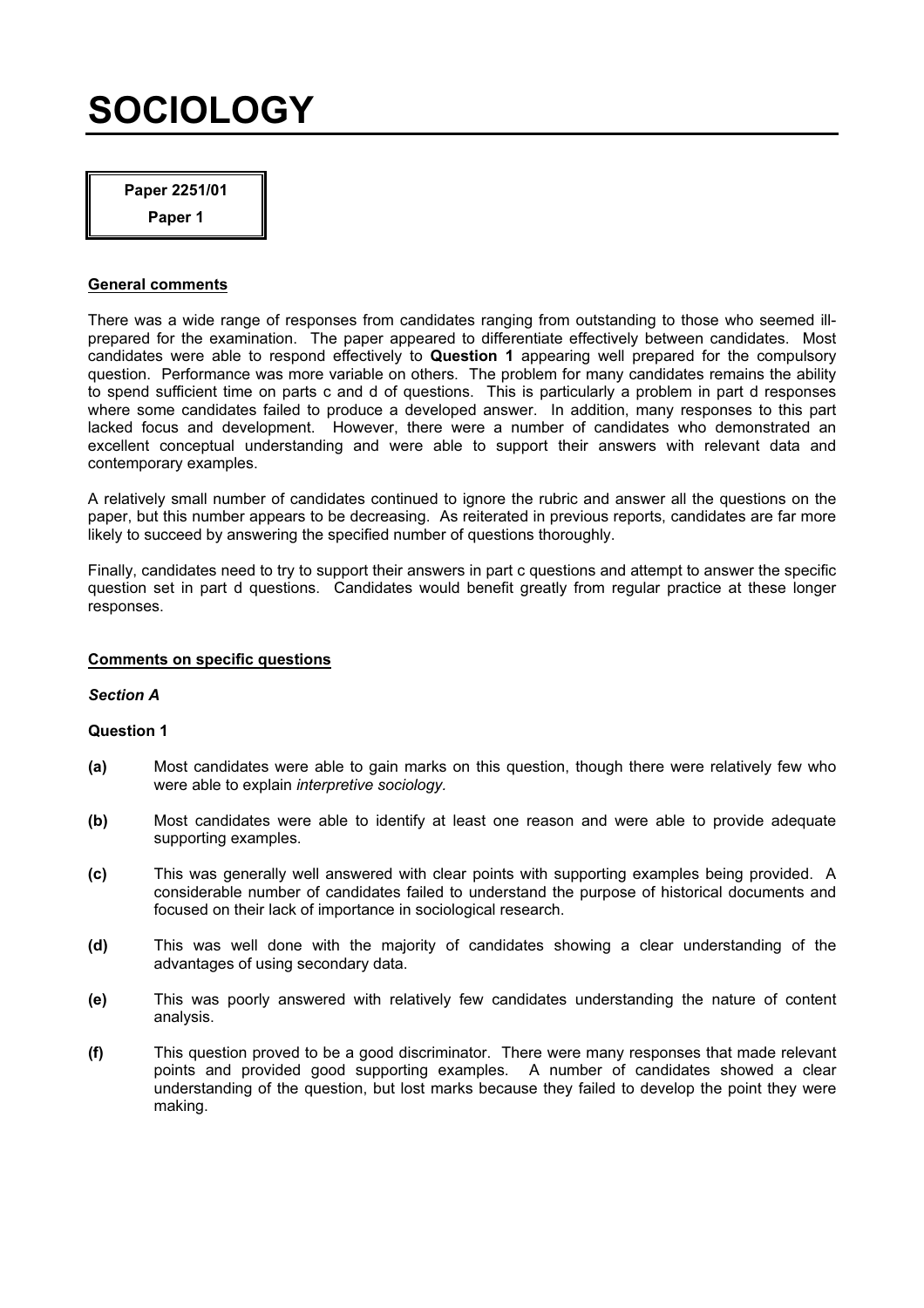It seems that some candidates need to be adequately prepared on all of the research methods outlined in the specification.

## Section B

## Question 2

- (a) The majority of candidates scored 2 marks.
- (b) This was well answered with many candidates gaining maximum marks.
- (c) This question produced a range of responses with many answers outlining detailed account of socialisation, gaining high marks.
- (d) There was a range of responses with more able responses looking at the processes of socialisation and addressing the nature-nurture debate.

## Question 3

- (a) Most candidates were able to provide a clear definition.
- (b) Most candidates were able to provide examples of informal social control, gaining 4 marks.
- (c) Most candidates were able to answer the question effectively referring to a range of agencies of formal social control.
- (d) Some candidates were able to discuss the issues raised in the question by making reference to Marxist and functionalist perspectives referring to specific examples to support their points. However, many candidates tend to produce a one-sided account making limited references to the benefits the wealthy gain from social control.

#### Question 4

- (a) The ability to define Relative poverty clearly was limited to a relatively few number of candidates. Many candidates tended to confuse the term with absolute poverty.
- (b) This was generally answered well with a range of explanations presented.
- (c) This was also effectively answered with most candidates identifying a range of social groups vulnerable to poverty. Better responses provided detailed explanations for the reasons for their poverty.
- (d) This question produced a range of responses with a minority of candidates discussing both cultural and structural explanations of the existence of poverty. Weaker candidates tended to focus on a narrower range of issues and neglected to provide supporting examples.

- (a) Most candidates were able to provide an adequate definition to gain two marks.
- (b) This was generally well answered with most candidates identifying marriage, work promotion and some form of financial windfall as means of upward mobility
- (c) This was poorly answered with many candidates tending to describe the reasons for mobility. Relatively few focused their answers on relevant factors.
- (d) This was generally well answered with candidates scoring highly if they provided a theoretical framework. Many good responses discussed Marxist and functionalist account of social class, making references to educational, work opportunities and counterbalancing these arguments by looking at Marxist accounts of continuing inequality. A number of candidates tended to drift away from the main issues raised by the question, discussing ethnicity, and gender issues without a specific link to class. Weaker candidates provided anecdotal evidence of class inequalities.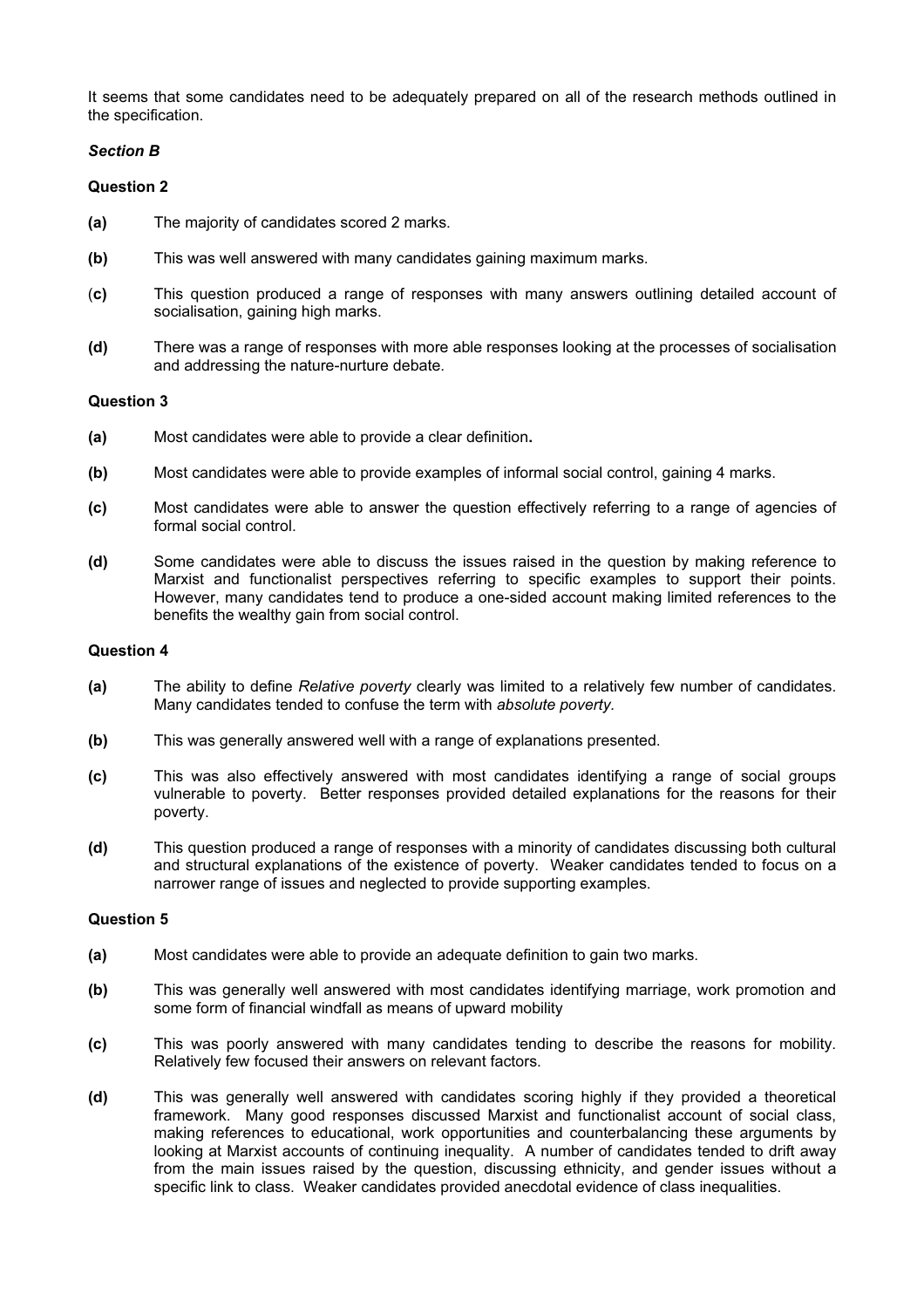## Question 6

- (a) Candidates who attempted the question were able to provide an adequate definition.
- (b) Generally this was well done with a number of elites identified.
- (c) This was generally well done with many candidates showing a clear understanding of the means by which elite groups have a major influence on political decision-making.
- (d) Many candidates had difficulty with this question with relatively few candidates outlining elite theory or pluralist theories of power. Many answers focused on commonsense accounts of the power of various elite groups. Few candidates focused on the issues raised in the question.

- (a) Most candidates were able to explain the term successfully, but a significant number tended to provide a definition of political indoctrination.
- (b) This was well answered and most candidates scored maximum marks.
- (c) This was generally well answered with candidates referring to a range of factors such as: age, gender, image of parties etc.
- (d) There were few good answers to this question. Many responses focused on the reasons for voting rather than discussing the decline in class voting. A number of candidates made reference to relevant issues such as the changing class structure and the growing trends towards instrumental voting, but they failed to relate their ideas effectively to the question.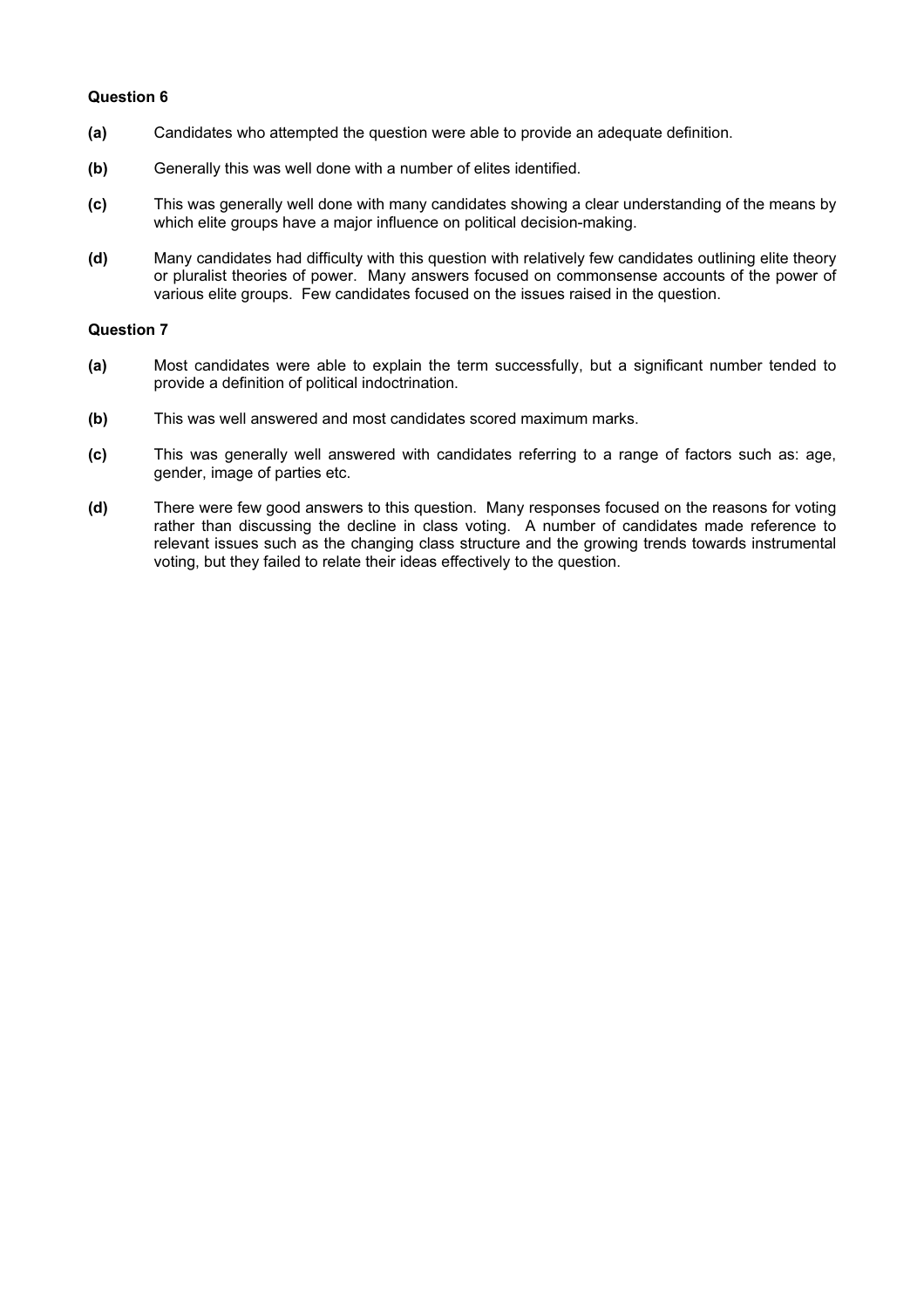# **SOCIOLOGY**

**Paper 2251/02** 

**Paper 2** 

## **General Comments**

The overall level of performance was of a similar standard to that achieved for this paper in other recent exam sessions. A pleasingly high number of candidates demonstrated considerable in-depth knowledge and understanding of the relevant topic areas and were able to offer analysis and evaluation of appropriate sociological explanations and theory. At the other extreme, however, there continue to be many candidates who appear to enter the exam with little or no knowledge of the relevant subject content. It should be stressed that success in the examination depends highly on the ability of the candidate to demonstrate a sound understanding of appropriate sociological concepts, explanations and theories. Study of the recommended textbooks is a key part of the process through which candidates prepare adequately for meeting the demands of the question paper.

There were few rubric errors. The questions on the family and education proved marginally to be the more popular. The questions on the mass media generally were answered less well than the other questions on the paper.

## **Question 1**

- **(a)** Candidates sometimes appeared confused by the term 'unequal partners' and focused their responses inappropriately on the basic roles undertaken by a man and a woman living together. Better answers identified differences in power and status between men and women within the family.
- **(b)** Good answers referred to factors such as changing occupational structure, increase in male unemployment, and changing expectations of women. There were quite a few weak answers that struggled to identify even one relevant factor.
- **(c)** Some candidates limited their answer by including only references to their own personal and/or cultural experience. Better answers drew on a wider range of sociological evidence about power and conjugal roles within the family today.
- **(d)** Weaker answers were confined to one or two simple points of limited sociological insight. Good answers discussed problems that women may face in terms of their relative lack of economic power, difficulty in overcoming the influences of gender socialisation, and negative attitudes towards sexual equality in their society.

- **(a)** This question was answered correctly by almost all of the candidates.
- **(b)** The candidates generally identified two different family types with little difficulty. A few referred incorrectly to the symmetrical family as a family type.
- **(c)** Basic answers covered only one or two factors in a limited way. Good answers explained fully a range of relevant factors.
- **(d)** Good answers addressed the issues raised by the question directly and utilised a range of well chosen evidence and argument to formulate a strong analytical response.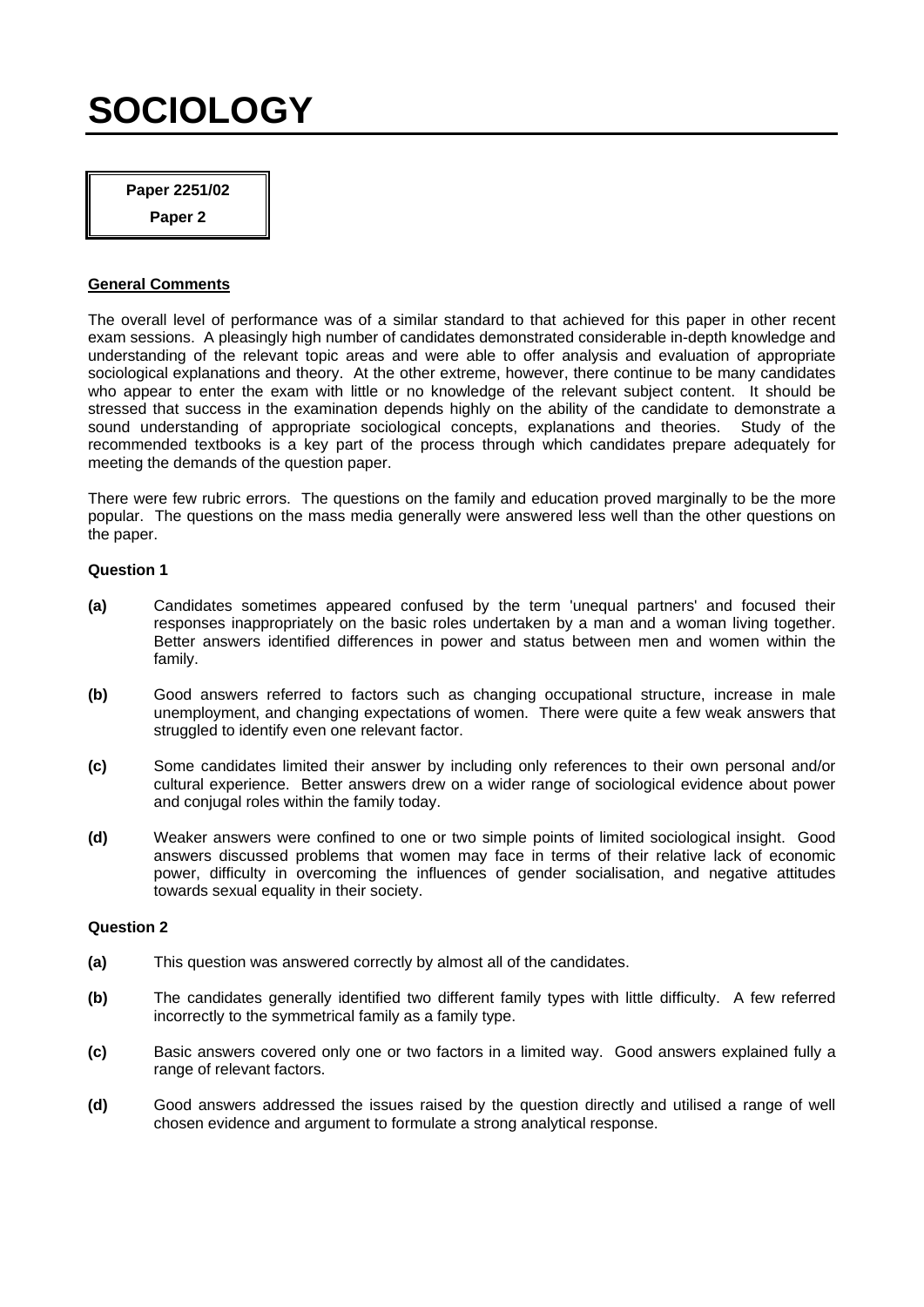### **Question 3**

- **(a)** Some candidates confused the term 'gender' with biological sexual differences. Good answers recognised that the term refers to the socially expected roles that males and females perform.
- **(b)** Some candidates appeared to lack the appropriate textbook knowledge to answer this question effectively.
- **(c)** Some candidates limited their responses by discussing only their personal experiences of school. Better answers drew on appropriate sociological concepts and studies to construct a full response to the question.
- **(d)** Good answers discussed a range of reasons why girls are now achieving better examination results than boys in many subjects. Weaker responses were confined to just one or two relevant factors, with little supporting detail and analysis.

### **Question 4**

- **(a)** Some candidates confused the term 'informal education' with the hidden curriculum. Most responses correctly noted that the term refers to the learning of skills and practical knowledge through interaction with other people in everyday life.
- **(b)** Most candidates were able to identify and describe two ways in which formal education helps to prepare young people for earning a living.
- **(c)** Good answers discussed functions such as the transmission of core values and the maintenance of social order. Weaker candidates offered just one or two commonsense observations with limited sociological bearing.
- **(d)** Some candidates wrongly focused on discussing the benefits of education for society in general. Better answers referred to specific social groups and made effective use of the concepts of social class, gender and ethnicity.

### **Question 5**

- **(a)** This question was answered well by most of the candidates.
- **(b)** This was well answered. The main influences identified were the mass media, peer group and the family.
- **(c)** Many candidates found this part of the question difficult. Good answers referred to the growth of teenager consumer markets, the influence of pop culture and the extension of further and higher education.
- **(d)** Very few candidates offered a balanced response. Most argued from limited understanding and sociological insight.

- **(a)** Generally well answered.
- **(b)** Most candidates were able to identify and describe two relevant examples of how definitions of deviance may differ between cultures.
- **(c)** Good answers often focused on the way that definitions of deviance, to some extent, reflect the power structures of society. Weaker answers described rather than explained examples of different reactions to deviancy.
- **(d)** There were some excellent responses from candidates who demonstrated a good understanding of labelling theory and its uses with particular reference to deviancy. Weak responses showed little understanding of the concept of labelling.